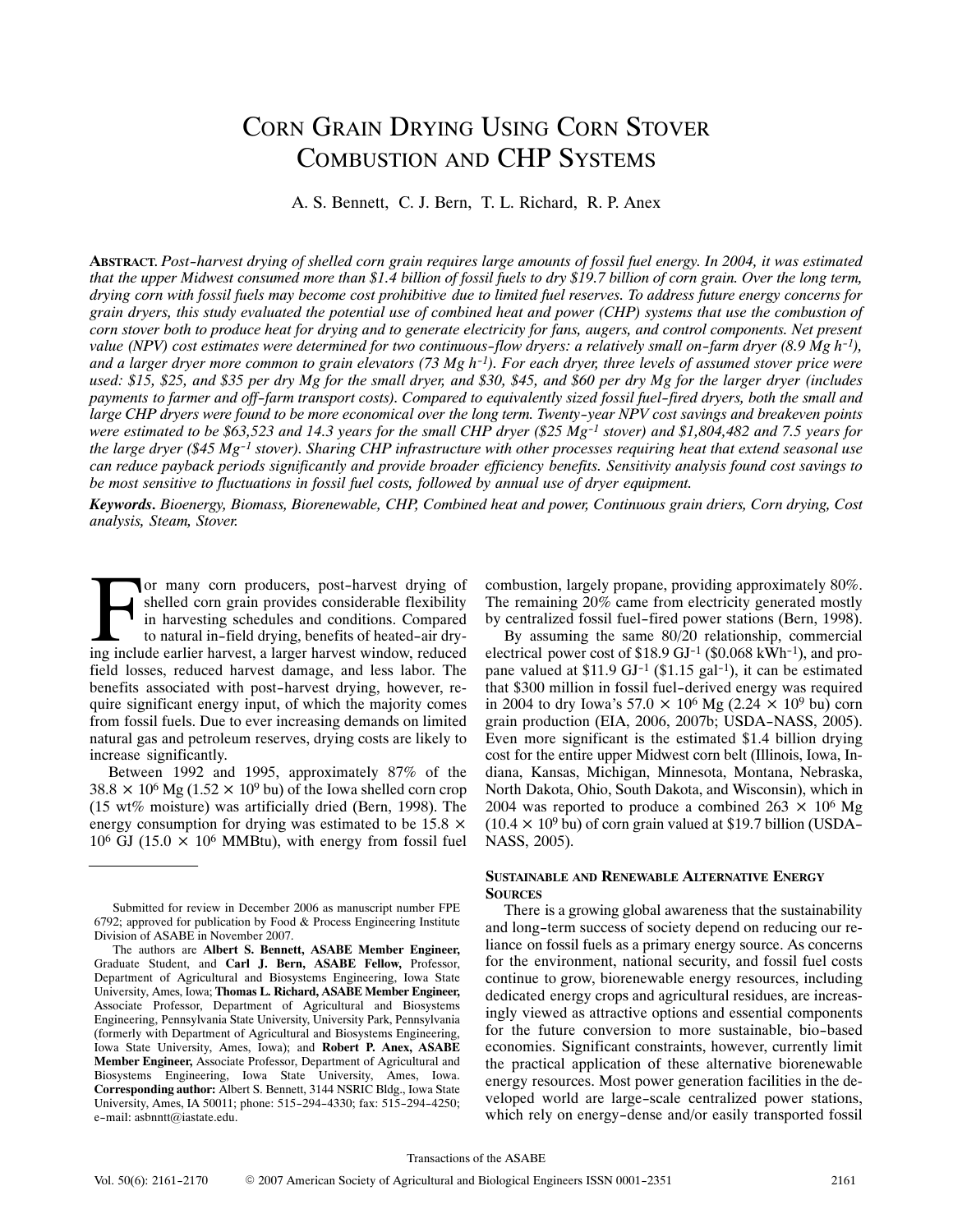fuels such as coal, petroleum, and natural gas. In contrast, biomass-based fuel sources are generally highly dispersed in nature and have relatively high moisture contents, low bulk densities, and low heating values. Because of these constraints, it is economically prohibitive and inefficient (both in time and energy), in most cases, to transport large quantities of low-density biomass to large centralized power stations.

Apart from the operational and construction benefits associated with economies of scale, there are also limitations to the maximum efficiencies attainable by large-scale, fossil fuel-fired power generating facilities, which typically operate at energy efficiencies that range from 35% to 45%. Great‐ er efficiencies are possible. For example, very large-scale, combined-cycle power stations are the trend in U.S. power generation research efforts and are projected to achieve up to 60% efficiencies (Brown, 2003). The most advanced systems under consideration are combinations of gas turbines, fuel cells, and steam turbines. Existing large-scale, combinedcycle systems typically employ high-temperature gas turbines followed by lower-temperature steam turbines and operate at efficiencies approaching 47% (Brown, 2003). Fur‐ ther increases in energy efficiencies, however, will be much more difficult to attain. This is because large, centralized systems are not able to economically utilize the vast quantities of low-grade waste heat that they generate. In addition, the nominal operating efficiencies of fossil fuel-dependent pow‐ er stations do not reflect the energy consumed in fossil fuel exploration, extraction, processing, transport, power transmission, and grid maintenance, nor do they reflect the negative environmental impacts associated with fossil fuel-fired power plants.

## **SMALL-SCALE, LOCALIZED POWER GENERATION**

In contrast to large-scale power generation, smaller de‐ centralized power stations located in agricultural communi‐ ties can take advantage of their close proximity to highly dispersed biomass resources. More importantly, they can in‐ corporate multi-process designs that are able to recover and utilize the low-grade heat energy that is otherwise typically wasted, leading to greater energy use efficiencies. There are currently combined heat and power (CHP) plants operating in Europe that are able to achieve energy efficiencies greater than 85% (Nikolaisen et al., 1998). Some of the processes that can be incorporated into these alternative decentralized pow‐ er plants include systems for distillation, food processing, electrical energy generation, absorption-based refrigeration, and hot water and space heating for buildings, greenhouses, and aquaculture.

One of the possible areas where decentralized CHP scenarios can be applied is in continuous-flow corn grain drying applications. Instead of natural gas or propane, these CHP systems use corn stover to fuel a steam boiler to power a steam engine or turbine and electrical generator. These engines in turn drive a grain dryer's fan motors, auger motors, and electronic controls. Low-pressure steam engine exhaust can also be readily condensed to provide part of the process heat required by the dryers. Additional high-pressure steam can be used to provide the remaining process heat required to dry corn grain. In addition to the costs associated with the purchase and operation of a boiler, steam engine, and genera‐ tor, only minor modifications to the actual grain drying equipment would be necessary. These include the installation

of steam condensers inside the dryer to replace gas burners and fuel systems.

Corn stover, comprised of corn stalks, leaves, and cobs, represents an ideal biomass feedstock for decentralized CHP drying applications. It is widely available across the Mid‐ western U.S., and a recent study conducted by the USDA and DOE (Perlack et al., 2005) estimates that over 68 million dry Mg (75 million tons) can be sustainably harvested each year in the U.S.

## **STUDY OBJECTIVE**

Currently, grain driers are heated by the direct use of rela‐ tively "clean" combustion products from natural gas or pro‐ pane. Due to stover's relatively high chlorine and ash content, combustion products from biomass, such as corn stover, would preferably be used indirectly; for this study, in‐ direct use is accomplished with a steam condenser (Brown, 2003). When used directly in a grain dryer, these materials are corrosive and can lead to the deposition of unwanted or harmful particulates in the grain. In addition, a direct-fired, fossil fuel-heated grain dryer is not nearly as capital inten‐ sive as a hypothetical grain dryer with an additional steam boiler, engine/turbine, generator, and condenser.

Since the annual cost of drying U.S. corn grain production using fossil fuel-heated dryers is significant, the objective of this study was to evaluate the economic feasibility and sensi‐ tivities of drying corn with corn stover as a possible fuel alter‐ native in both small  $(8.9 \text{ Mg h}^{-1})$  and large  $(73 \text{ Mg h}^{-1})$ capacity continuous-flow grain dryers. Potential benefits to converting to CHP stover-fired dryers include more environ‐ mentally friendly systems that may ultimately promote greater energy independence for rural communities.

Economic feasibility was determined by comparing the difference in the net present value (NPV) in operating costs of traditional fossil fuel-fired dryers and CHP-configured stover-fired dryers over a 20-year period. Sensitivities were tested by varying likely values for annual dryer use, CHP cap‐ ital investments, labor wages, interest rates, and fossil fuel costs.

# **METHODS**

## **CORN STOVER COLLECTION COSTS, TRANSPORT COSTS, AND PRICING ASSUMPTIONS**

From 2000 to 2005, the average U.S. corn grain yield (dry weight) was reported to be 220 million Mg year<sup>-1</sup>, which averages to be approximately 7.56 Mg ha<sup>-1</sup> year<sup>-1</sup> (USDA-NASS, 2005). According to Perlack et al. (2005), it is reasonable to assume a 1:1 dry grain to dry stover ratio; therefore, the U.S. also likely produced an average of 220 million Mg year<sup>-1</sup> of dry corn stover during the same period. However, although a very large mass of corn stover is produced annually, soil conservation concerns limit how much of it can be removed for bio-energy related applications. Recommendations for sustainable collection rates of stover depend on the type of soil, topography, crop rotation, tillage practices, and other environmental constraints. Some stover residues should be left in the field, and a minimum of 30% surface coverage by residue is required to comply with USDA guide‐ lines for erosion protection (Glassner et al., 1999). Residue removal has the greatest potential on mildly sloping, no-till fields, with recommended collection values of up to 58%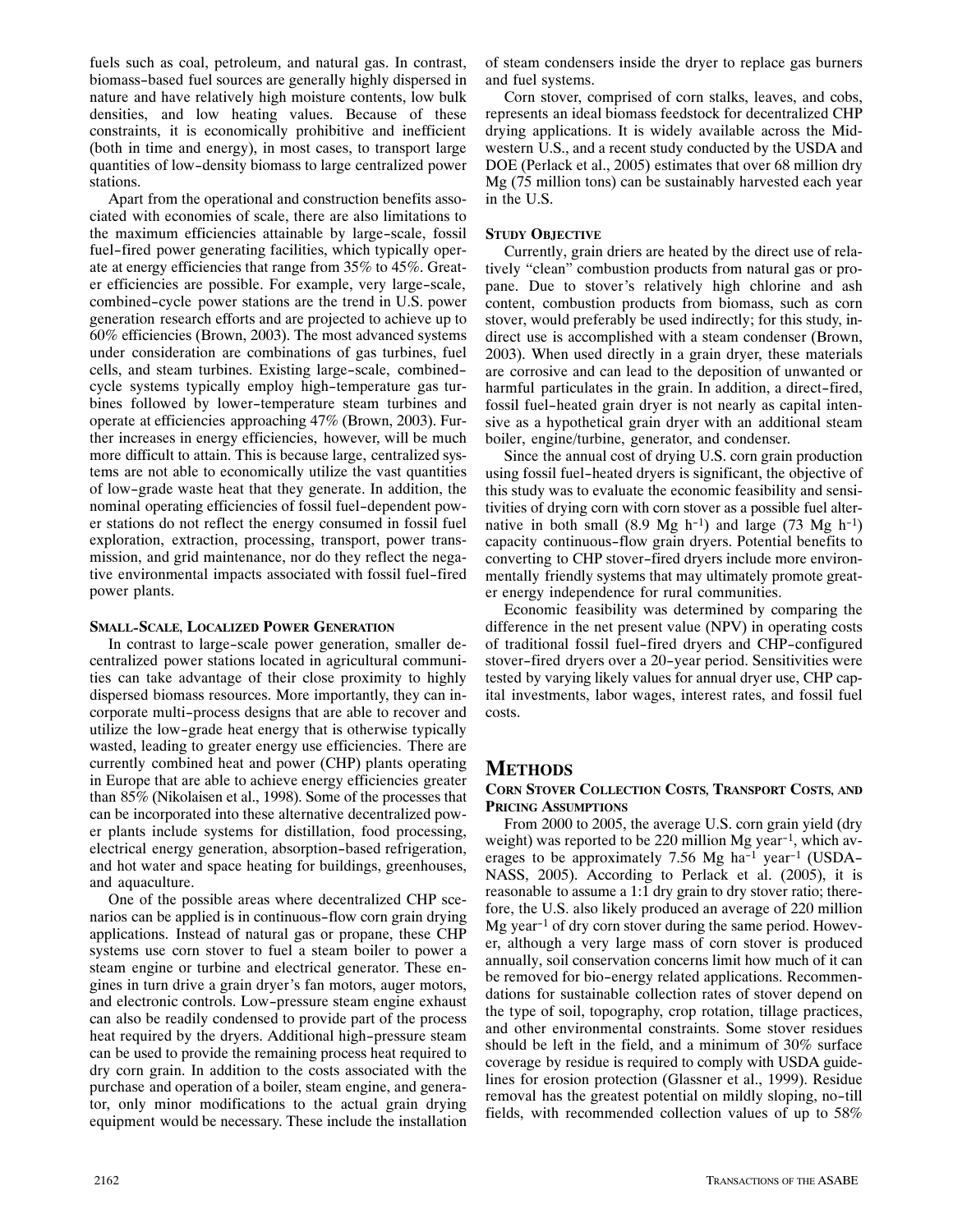(Wayman and Parekh, 1990). Hasche et al. (2003) estimated the impact of stover removal on soil erosion for various com‐ binations of corn and soybean rotations. Their study indi‐ cated that soil erosion is largely dependent on tillage practices and slope, with biomass removal of secondary im‐ portance and soil type having a relatively minor effect. No biomass removal was recommended for land slopes greater than 11.5% or when intensive tillage practices (fall mold‐ board plowing) are employed on slopes greater than 2.5%. In comparison, 40% removal rates are possible when no-till practices are used on rapidly regenerating soils with slopes up to 7%, or when no-till is used on slowly regenerating soils with slopes below 2.5%.

Potential feedstock costs delivered to the plant (adjusted to 2007 dollars) for agricultural residues were reported to range from \$18.10 per dry Mg for low-cost sources up to \$66.50 per dry Mg for high-cost sources (Lynd, 1996). Re‐ cently, more detailed cost estimates have been developed specifically for the collection of corn stover. Sokhansanj and Turhollow (2002) estimated baling costs associated with the more common large round bales (0.580 dry Mg bale<sup>-1</sup>) and compared them with large rectangular baling systems  $(0.770 \text{ dry Mg bale}^{-1})$ . In their study, stover was assumed to be collected after completion of the grain harvest and delivered to an intermediate storage facility. Stover harvest rates were assumed to be 3.8 dry Mg ha<sup>-1</sup> (42% of available residues). Cost estimates, adjusted to 2007 dollars, for both options were similar at \$25.00 per dry Mg for round bales and \$27.30 per dry Mg for rectangular bales. These estimates provide no payments to farmers for stover or storage. They are also impractically low for centralized processing facilities because they do not include costs related to reloading and de‐ livery of bales from intermediate storage areas.

For very large farming operations and grain elevators, transportation will play a more significant role in determin‐ ing final stover collection costs. Transportation costs for dis‐ tances greater than 8 km were considered by Perlack and Turhollow (2002) and included cost estimates for corn stover collection and delivery to hypothetical ethanol processing facilities using large 580 kg round bales and large 590 kg rec‐ tangular bales. Collection procedures were very similar to those described by Sokhansanj and Turhollow (2002). Re‐ sults from Perlack and Turhollow (2002) (adjusted to 2007 dollars) indicated that round bale collection and delivery costs (dry basis) to an intermediate storage area ranged from \$30.20 Mg-1 for small ethanol processing facilities (450 Mg  $(d<sup>-1</sup>)$  to \$31.60 Mg<sup>-1</sup> for large facilities (3,630 Mg d<sup>-1</sup>). Large rectangular bales were slightly more expensive, with costs ranging from \$30.60 Mg<sup>-1</sup> to \$32.90 Mg<sup>-1</sup>. Hauling distances from intermediate storage to processing facilities ranged from 35 km for small facilities to close to 100 km for very large facilities and typically added another \$11.80 Mg-1 to \$16.40 Mg-1 for large round and rectangular baling systems. When combining baling and off-farm transport, the total costs of large baling systems were found to range from \$42.00 to \$49.40.

There are other possible options for the collection and transport of stover based on one-pass, whole-plant harvest schemes. These alternative harvest systems have the potential to be much more economical than current baling systems (Quick, 2000; Shinners et al., 2003; Tuetken, 2002).

In this study, potential variability of on-farm stover collection costs, off-farm transportation costs, demand for alternative biofuels, and payments to farmers were simulated by using three price scenarios for small on-farm dryers and a second set of price scenarios for a large dryer typical of what an independent grain elevator might use. The dry basis stover price scenarios are \$15, \$25, and \$35  $Mg^{-1}$  for the smaller on-farm dryer and \$30, \$45, and \$60 Mg-1 for the large dryer. Price scenarios for the large dryer are higher to account for off-farm transportation costs and payments made to farmers for purchasing stover.

## **CORN STOVER AS AN ALTERNATIVE ENERGY SOURCE**

An annual sustainable production of 68 million dry Mg of corn stover (Perlack et al., 2005) represents a very significant source of biomass. If that same biomass is completely converted to thermal energy (e.g., as steam) with a process efficiency of 80% and lower heating value of 16.5 MJ kg<sup>-1</sup> (Morey et al., 2006), then the U.S. would be able to annually generate an additional 0.90 EJ (0.85 quadrillion Btu) of ener‐ gy. In comparison, the U.S. currently uses more than 100 EJ of energy per year throughout its entire economy (Brown, 2003). Although 0.90 EJ is slightly less than 0.9% of the U.S. energy economy, it still represents a significant economic resource. For example, approximately  $35 \times 10^9$  L of propane worth \$13 billion is required to generate 0.90 EJ of heat energy. There are significant challenges to utilizing low energy dense, highly dispersed biomass resources such as corn stover. However, when compared to current prices for propane and natural gas, the potential for economic savings is consid‐ erable. This is clearly indicated by the values shown in table1, which compare this study's simulated costs of stover energy, on a per GJ basis, to U.S. commercial market prices for both natural gas and propane between August 2005 and July 2007 (EIA, 2007a, 2007b). The values shown for costs of stover energy do not include capital costs associated with stover-to-energy conversion equipment.

## **LIMITED DIRECT APPLICATION OF CORN STOVER COMBUSTION PRODUCTS**

One of the primary limiting factors in utilizing corn stover as an energy source for drying grain is its relatively high con‐ centration of chlorine. Chlorine becomes highly corrosive, forming hydrochloric acid, when allowed to condense on metal surfaces. Fortunately, this corrosion problem can be readily overcome by indirect firing or by using stover com‐ bustion gases to generate steam instead of sending them di‐ rectly into a grain dryer. Unfortunately, a significant efficiency penalty is associated with the indirect application of condensing steam to provide process heat for grain drying. Part of this penalty can be compensated by the low cost of corn stover, and by incorporating CHP generation schemes into the grain drying system.

In steam-fired power plants, high chlorine concentrations in combustion products can also cause significant boiler tube corrosion problems for high-pressure steam (>6.0 MPa) at temperatures greater than 450°C (Nikolaisen et al., 1998; Bryers, 1996). Fortunately, in grain drying applications, less expensive boilers that operate at lower pressures (<2.3 MPa) and below 220°C can be used, with which the very high tem‐ perature corrosion of boiler tubes from chlorine is not consid‐ ered to be a significant problem. Other maintenance issues associated with tube fouling from ash and particle depositions are assumed to be important, but manageable. This is especially true for corn grain drying applications, which are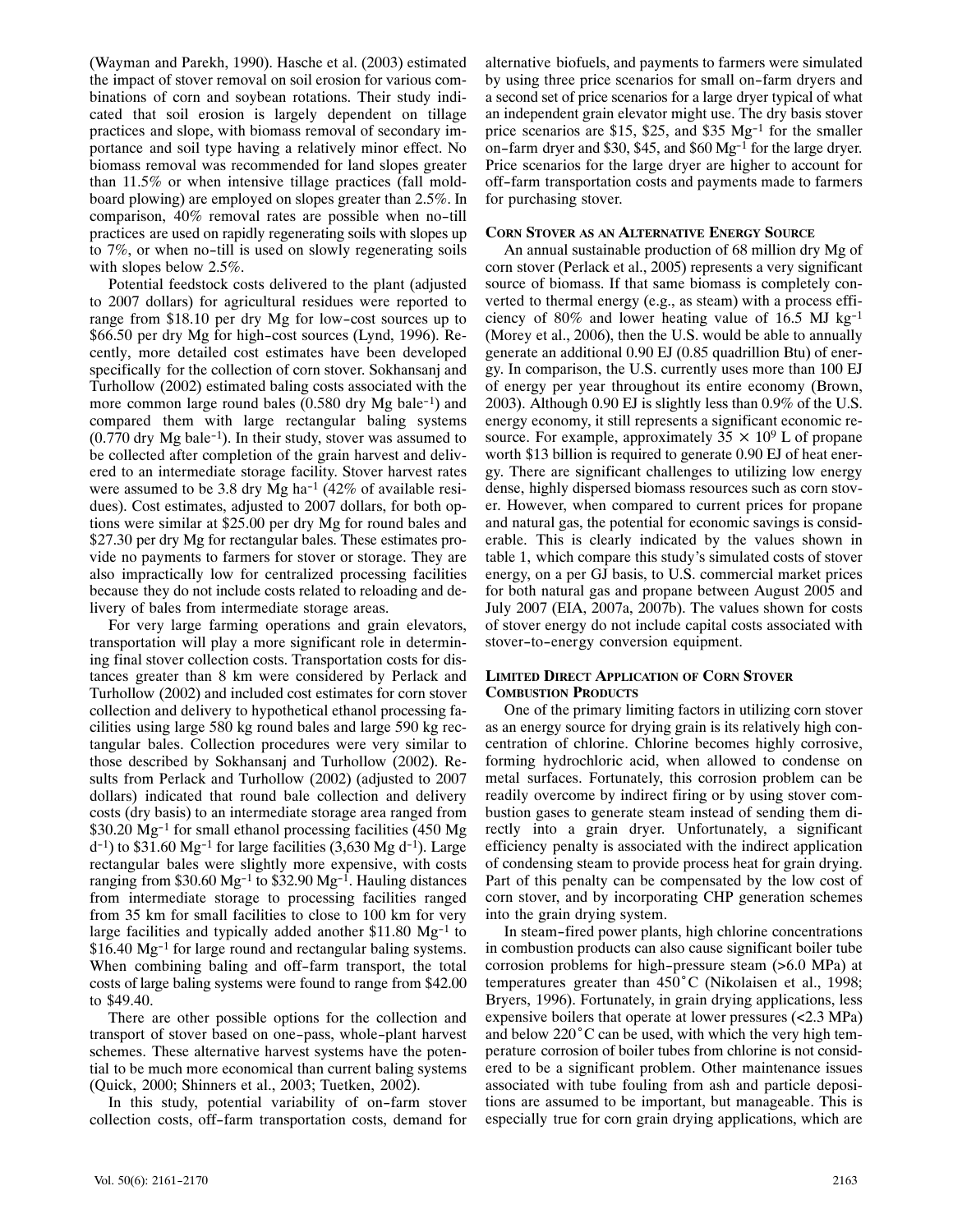| Table 1. Comparative energy costs for stover, natural gas, and propane. |  |  |  |
|-------------------------------------------------------------------------|--|--|--|
|                                                                         |  |  |  |

|                              | Units<br>Small Dryer |       |                                            |       | Large Dryer |       |       |       |
|------------------------------|----------------------|-------|--------------------------------------------|-------|-------------|-------|-------|-------|
| Corn stover combustion       |                      |       |                                            |       |             |       |       |       |
| Stover feedstock cost (d.b.) | $$Mg^{-1}$$          | 15.00 | 25.00                                      | 35.00 |             | 30.00 | 45.00 | 60.00 |
| Stover lower heating value   | $GJ Mg-1$            | 16.5  | 16.5                                       | 16.5  |             | 16.5  | 16.5  | 16.5  |
| Combustion efficiency        | $\%$                 | 80    | 80                                         | 80    |             | 80    | 80    | 80    |
| Stover energy cost           | $S \text{ GJ}^{-1}$  | 1.14  | 1.89                                       | 2.65  |             | 2.27  | 3.41  | 4.55  |
| Natural gas combustion       |                      |       | Natural gas is not available on most farms |       |             |       |       |       |
| Natural gas cost             | $S \text{ GJ}^{-1}$  |       |                                            | 9.01  | 10.82       | 13.57 |       |       |
|                              | $$MMBtu-1$           |       |                                            | 9.50  | 11.40       | 14.30 |       |       |
| Combustion efficiency        | $\%$                 |       |                                            | 97    | 97          | 97    |       |       |
| Natural gas energy cost      | $$$ GJ <sup>-1</sup> |       |                                            | 9.78  | 11.74       | 13.69 |       |       |
| Propane combustion           |                      |       |                                            |       |             |       |       |       |
| Propane cost                 | $\text{m}^{-3}$      |       |                                            | 383   | 423         | 462   |       |       |
|                              | $\text{\$ gal}^{-1}$ |       |                                            | 1.45  | 1.60        | 1.75  |       |       |
| Combustion efficiency        | $\%$                 |       |                                            | 97    | 97          | 97    |       |       |
| Propane energy cost[a]       | $$GJ-1$              |       |                                            | 15.43 | 17.02       | 18.62 |       |       |

[a] Propane energy content:  $25.6$  GJ m<sup>-3</sup> (92,000 BTU gal<sup>-1</sup>).

typically operated for only a few months each year. As a re‐ sult, considerable downtime is available for maintaining boiler tubes.

#### **FOSSIL FUEL-FIRED CONTINUOUS-FLOW GRAIN DRYERS**

Performance data for two continuous-flow grain dryers fabricated by Delux Manufacturing Company (Delux, 2005) located in Kearney, Nebraska, provided the basis for the ana‐ lytical comparisons. Both units considered for this study are modified, cross-flow designs that improve drying efficiencies by using heat recovery from the grain cooling section to preheat air entering the heated section. According to the manufacturer, heat recovered from the cooling section can increase the air temperature from 17°C to 28°C (30°F to 50°F). This study assumes the minimum 17°C. The first unit consid‐ ered is a relatively small continuous dryer typical of what a moderate to large (e.g., 300 to 600 ha) family farming opera‐ tion might use and where propane would be the fuel of choice. The second dryer is much larger and represents what a typical grain elevator might use, and where natural gas or propane might be the fuel of choice. Table 2 shows dryer capacities, electrical loads, and heating loads applied in this study. Boil‐ er sizing is based on estimated heat load requirements for an ambient air temperature of 4.4°C. Heat loads at 20°C are based on the manufacturer's performance data (Delux, 2005).

#### **Table 2. Continuous dryer capacity, and electrical and heating loads.**

| Dryer<br><b>Size</b> | Dryer<br>Capacity,<br>$Mg h^{-1}$ (bu h <sup>-1</sup> ) | Electrical<br>Load <sup>[a]</sup><br>$kW$ (hp) | Ambient<br>Temp.,<br>$^{\circ}$ C $(^{\circ}F)$ | Heating<br>Load <sup>[b]</sup><br>GJ $h^{-1}$ (BTU $h^{-1}$ ) |
|----------------------|---------------------------------------------------------|------------------------------------------------|-------------------------------------------------|---------------------------------------------------------------|
| Small                | 8.9 (350)                                               | 16.4(22)                                       | 21(70)                                          | 2.2 $(2.1 \times 10^6)$                                       |
|                      |                                                         |                                                | 4.4(40)                                         | 2.8 $(2.7 \times 10^6)$                                       |
| Large                | 73 (2880)                                               | 160 (214)                                      | 21(70)                                          | $19.9(18.9\times10^6)$                                        |
|                      |                                                         |                                                | 4.4(40)                                         | $25.5(24.2 \times 10^6)$                                      |

[a] Electrical loads include fans, augers, and control systems. Heating loads for a 5% moisture removal (20% to 15%, wet basis).

#### **COMPONENTS AND CAPITAL INVESTMENTS FOR CHP MODIFIED CONTINUOUS-FLOW GRAIN DRYERS**

To convert from a traditional fossil fuel, direct-fired, con‐ tinuous-flow grain dryer to a system capable of using corn stover as its primary fuel, the addition of a stover-fired steam boiler, steam engine or turbine with a generator, and steam condensers, which replace a natural gas or propane burner, is necessary. Table 3 shows component sizing and capital cost estimates for the small and large dryer CHP systems.

Prices for the grain dryers were obtained from Delux Manufacturing Company (Delux, 2005). Costs for stoverfired steam boilers were obtained from Hurst Boiler and Welding Co. (Zebley, 2005). It was calculated that the smaller dryer would require slightly less than 735 kW (2.5 MMBtu h<sup>-1</sup>). Due to limited availability of solid fuel-fired systems under 980 kW (3.3 MMBtu h<sup>-1</sup>), the sizing and cost protocol described by Ulrich and Vasudevan (2004) was used to the

|                  |                |             | Small Dryer Installation           |                        | Large Dryer Installation |                                    |                    |  |
|------------------|----------------|-------------|------------------------------------|------------------------|--------------------------|------------------------------------|--------------------|--|
| Concept          | Units          | <b>Size</b> | <b>Fossil Fuel</b><br>$Costs$ (\$) | Stover<br>$Costs$ (\$) | <b>Size</b>              | <b>Fossil Fuel</b><br>$Costs$ (\$) | Stover<br>Costs(S) |  |
| Continuous dryer | $Mg h^{-1}$    | 8.9         | 35,000                             | 35,000                 | 73                       | 175,000                            | 175,000            |  |
| Propane tanks    | m <sup>3</sup> | 7.6         | 4,000                              | $- -$                  | $- -$                    |                                    | --                 |  |
| Steam engine     | kW             | 24          | $- -$                              | 13,050                 | $- -$                    | --                                 | --                 |  |
| Steam turbine    | kW             | $-$         | --                                 | $- -$                  | 239                      | $- -$                              | 65,000             |  |
| Generator        | kW             | 19          | $- -$                              | 5.000                  | 185                      | $\overline{\phantom{m}}$           | 235,000            |  |
| Boiler system    | kW(MPa)        | 735(1.0)    | $- -$                              | 232,000                | 6870 (1.7)               | $- -$                              | 1,250,000          |  |
| Condenser        | m <sup>2</sup> | 17.7        | $- -$                              | 43,520                 | 162                      | --                                 | 139,350            |  |
| Stover storage   | m <sup>2</sup> | 153         | $- -$                              | 12,000                 | 3860                     | $- -$                              | 302,000            |  |
| Utility tractor  | kW             | --          | --                                 | --                     | 56                       | $- -$                              | 34,000             |  |
| Total capital    |                |             | \$39,000                           | \$374,570              |                          | \$175,000                          | \$2,200,350        |  |

**Table 3. Component sizing and capital investments for fossil fuel and stover-fired dryer systems.**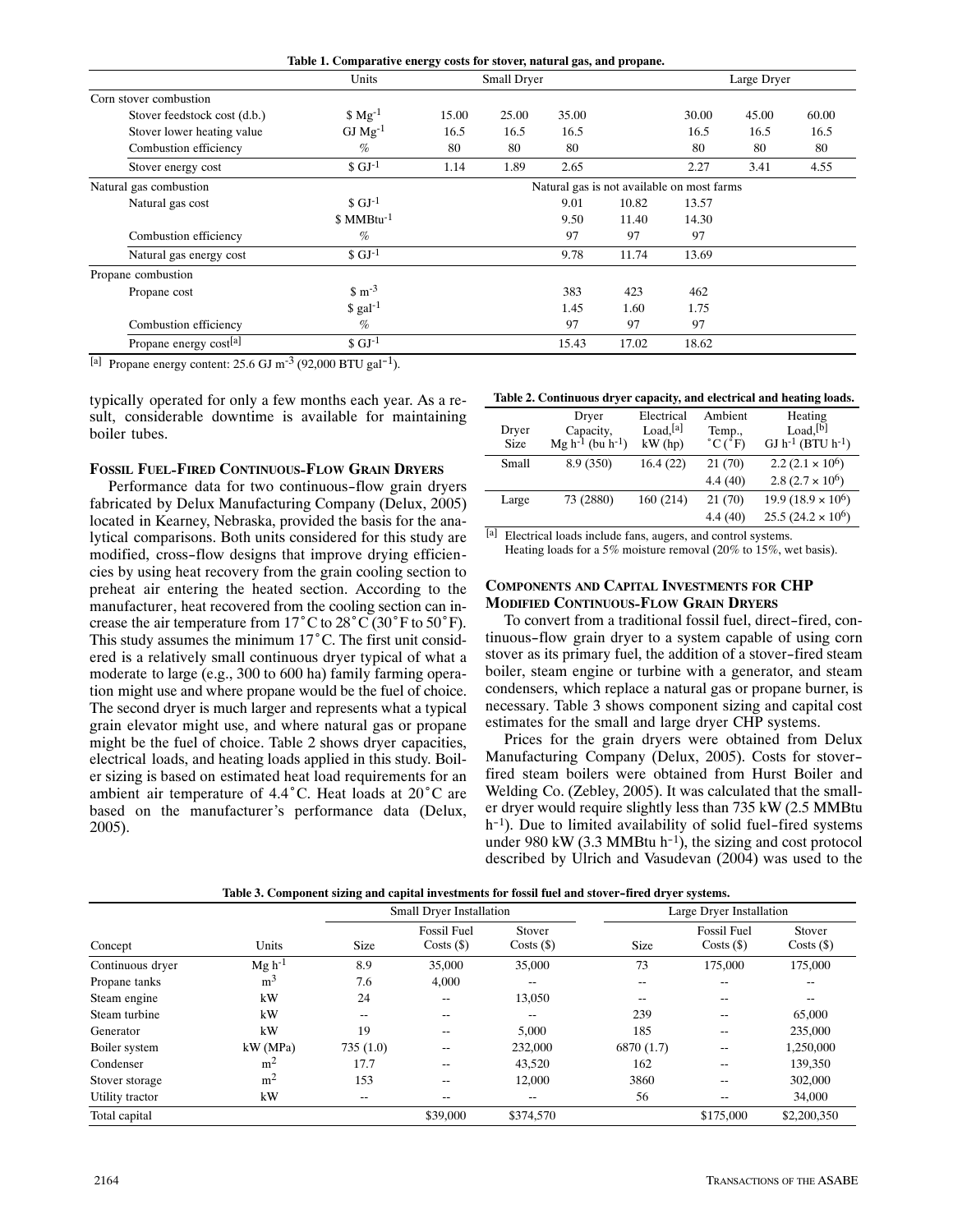estimate the cost for the 735 kW system. The basic formula for this sizing and cost protocol relation is as follows:

$$
C_v = C_u \cdot (v/u)^a \tag{1}
$$

where

$$
C_v = estimated equipment purchase cost
$$

 $v =$  capacity associated with estimated purchase cost

 $C_u$  = known equipment cost

 $u =$  capacity associated with known equipment cost

*a* = sizing exponent.

The larger dryer was calculated to require a maximum of  $6870$  kW (23.0 MMBtu h<sup>-1</sup>). The larger boiler system also includes costs associated with federally mandated pollution control systems. Installation costs along with additional equipment for material handling and buildings structures are included in estimates for both the small and larger dryer CHP systems. Based on manufacturer price quotes (Zebley, 2005), the sizing exponent used to estimate the cost of the 735 kW solid-fuel boiler was calculated to be approximately 0.65.

Because of difficulties in obtaining small-scale steam turbines (less than 100 kW), this study assumed the use of a steam engine coupled to a commercially available PTOdriven generator for the small dryer CHP system. A steam engine performance model was used to estimate power output and steam requirements. The model was developed using methods and actual engine performance data (Stumpf, 1912). Small engine and generator costs were estimated from similarly sized components available from internet sources (Brown, 2005; Grainger, 2005) and by employing sizing pro‐ tocols, described in equation 1, and installation factors (Ulrich and Vasudevan, 2004). A more traditional steam tur‐ bine and generator was assumed for the large dryer CHP system, with prices obtained from a manufacturer (Nick, 2005). To minimize capital investments and take advantage of steam engine designs, which typically operate at these lower pressures, a maximum operating pressure of 1.0 MPa (150 psig) was assumed for the small dryer CHP boiler system. The large dryer CHP system was assumed to use a boiler operating at a pressure of 1.7 MPa (250 psig). This will better accom‐ modate commercial steam turbines that are capable of oper‐ ating at relatively low pressures.

The condenser installation was assumed to be comprised of two stages: a lower-pressure condenser that receives lowpressure exhaust from the steam engine or turbine, followed by a higher-pressure condenser that applies most of the heat energy needed to raise temperatures in the grain dryer to just under 95°C. Figure 1 shows a schematic of the small (8.9 Mg  $h^{-1}$ ) and large (73 Mg  $h^{-1}$ ) dryer systems, including hypothetical condenser placement, airflow rates, and general dimen‐ sions. Condenser capacity was determined using the maximum heat and air temperature requirements for each dryer and the following formula (Ulrich and Vasudevan, 2004):

where *A* = exterior bare tube exchanger surface area,

 $A = Q/(U \Delta T_m)$  (2)

- excluding fins  $(m^2)$
- $Q =$  heat transfer rate (W)
- $U =$  overall heat transfer coefficient (J m<sup>-2</sup> s<sup>-1</sup> K<sup>-1</sup>)
- $\Delta T_m$  = log-mean of hot-end and cold-end "approach" temperatures (K).

Typical overall heat transfer coefficient (*U*) values for condensing steam in air-cooled (fin-fan) heat exchangers range from 790 to 850 J m<sup>-2</sup> s<sup>-1</sup> K<sup>-1</sup>, where fin area is approximately 15 to 20 times that of the bare tube area (Ulrich and Vasudevan, 2004). For this study, a more conservative value of 500 J m<sup>-2</sup> s<sup>-1</sup> K<sup>-1</sup> was used to calculate heat exchanger bare tube area. Condenser capital costs were also estimated (Milli‐ gan, 2005). Installation costs were estimated by applying multipliers typically used by the chemical processing indus– try (Ulrich and Vasudevan, 2004).



**Figure 1. Modified, continuous CHP cross-flow grain dryers.**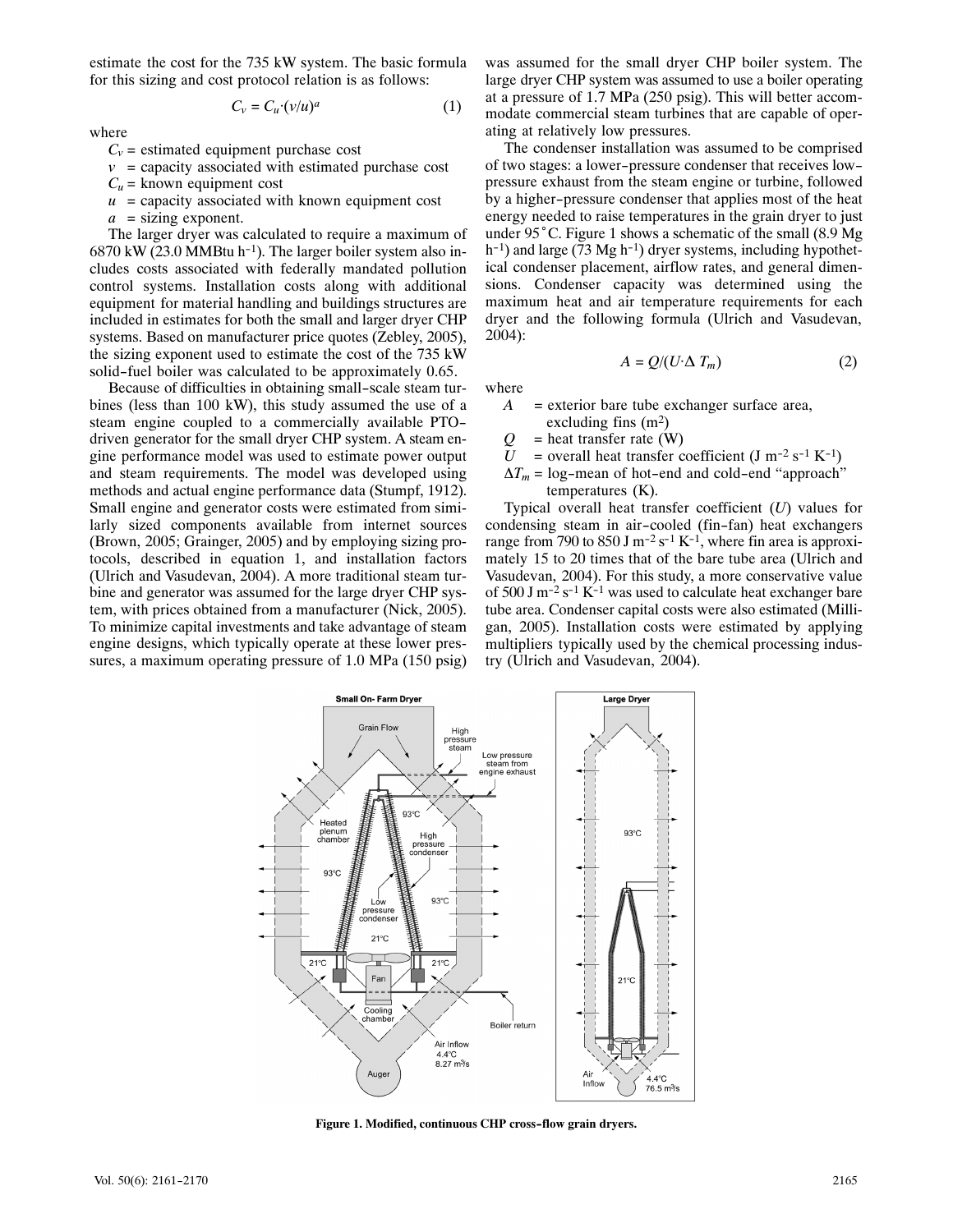Although not necessary in many regions, stover storage costs, assuming the use of a totally enclosed hay barn, are also included (House and Stone, 1988; Taylor, 1995). The pur‐ chase cost of a dedicated utility tractor for transporting stover bales between storage and materials processing is included in capital cost estimates for the large dryer system.

## **FINANCIAL ANALYSIS**

A 20-year financial analysis was used to predict the poten‐ tial for cost savings generated by converting from traditional fossil fuel-fired grain dryers to stover-fired CHP grain dryer systems. The analysis included initial capital costs, equip‐ ment and structures depreciation, and operational costs associated with the additional labor needed to handle stover.

Depreciation was assumed to follow a 20-year straightline relation for capital investments. Annual interest and inflation rates were assumed to be 7% and 1%, respectively, and were combined to establish a discount rate (*i*) of 5.94%. The following formula was used to calculate the discount rate:

$$
i = [(\text{interest rate} + 1) / (\text{inflation rate} + 1)] - 1 \quad (3)
$$

Discounted annual cash flow (DACF) was calculated by the following formula:

$$
DACF = ACF / (1 + i)n
$$
 (4)

where ACF is the annual cash flow, which includes the sum of energy and equipment costs minus depreciation, and *n* is the year.

For each analysis, the net present value (NPV) cost was subsequently calculated by summing the discounted annual cash flow. Differences between the NPV of operational costs for stover and fossil fuel systems were subsequently used to compare and evaluate the potential for medium- to longterm cost savings of stover-fired CHP systems. Operational costs for both fossil fuel and stover-fired CHP systems in‐ clude fuel costs, depreciation, and an annual maintenance cost equal to 2% of the initial capital invested (Brown, 2003). Financial costs for each system assume 60% financing of initial capital using a 7-year loan compounded monthly. While fossil fuel systems include electrical power costs, stoverfired CHP systems include additional stover handling and labor costs.

The small dryer is assumed to operate 6 weeks per year and 14 h per day, while the large dryer system is assumed to operate 10 weeks per year and 24 h per day. Labor to move stover between the bale storage building and processing equipment is assumed to be \$12 h-1. This value is based on actual surveys conducted by Iowa State University Extension Service and Occupational Employment Statistics, which re‐ ported farm machinery operators earning approximately  $$10 h^{-1}$ ; an additional 20% is included to account for benefits and other employer expenses (BLS, 2007; Edwards and Smith, 2006). It is also assumed that approximately 10% of the labor is associated with operating a tractor to move bales. The cost to operate the small utility tractor (labor excluded) is taken to be  $$21 h^{-1}$  (Edwards, 2007).

#### **FOSSIL FUEL AND ELECTRICITY COST ASSUMPTIONS**

According to the U.S. Energy Information Administration (EIA), between January 2005 and December 2006, the aver‐

age U.S. commercial prices for natural gas and propane were approximately  $$10.10$  GJ<sup>-1</sup> (\$10.65 MMBtu<sup>-1</sup>) and  $$16.50$  GJ<sup>-1</sup> (\$1.60 gal<sup>-1</sup>), respectively (EIA, 2007a, 2007b). These same values are used for comparisons. The cost of electrical energy is assumed to be  $$18.9$  GJ<sup>-1</sup> ( $$0.068$  kWh<sup>-1</sup>) (EIA, 2006).

## **RESULTS AND DISCUSSION TWENTY-YEAR COST COMPARISONS**

The potential cost savings resulting from the use of stover CHP dryer systems are shown in figures 2 and 3. Savings for both the large and small dryer systems are represented as net present values (NPV). Details regarding each of the six scenarios shown in figure 2 and 3 are provided in table 4, includ‐ ing three scenarios where 100% of the CHP-related capital investments and financial costs are charged to the dryer systems and three scenarios where only 25% of the capital and financial costs associated with the solid-fuel boiler, steam turbine/engine, and generator are charged to the dryer analy‐ sis. Included are values used for annual dryer use, capital in‐ vestments, depreciation, fossil fuel cost, stover cost, each scenario's accumulated DACF at year 20, and savings breakeven point (i.e., where accumulated DACF values for CHP systems are equal to fossil fuel-fired systems). The large capital investments associated with a CHP dryer systems and the limited operation time (1 to 3 months) support the rationale for sharing capital and financial expenses; for example, the CHP unit can supply winter heat to a greenhouse structure.

During the early years of the investment, fossil fuel-fired dryers are less expensive to operate due to the CHP stover system's high capital investment requirements. With time, however, all of the modeled alternative CHP systems become the more economical investment, as is clearly indicated in figures 2 and 3. This especially true for shared CHP configurations.

Other processes that might share a CHP system include winter greenhouses, aquaculture operations, and residential heat and electricity. Low-cost locally grown biomass fuels could make these types of enterprises attractive for many farming communities, which are now searching for means of improving farm profitability and promoting rural development. In addition, it is not uncommon to find grain elevators near the center of small rural towns in the Midwest corn belt. This would allow a large CHP dryer system to sell waste heat to nearby residents during winter months, and selling electri‐ cal power to a local grid may be an attractive and profitable option for reducing fossil fuel dependence.

The potential savings in fossil fuel use can be significant when converting to a CHP dryer configuration. For example, the small 8.9 Mg  $h^{-1}$  (350 bu  $h^{-1}$ ) dryer modeled in this study could save 33,000 GJ in fossil fuel use, which for propane valued at  $$16.5$  GJ<sup>-1</sup> ( $$1.60$  gal<sup>-1</sup>) is worth approximately \$545,000. In comparison, over 20 years, a single large stov‐ er-fired 73 Mg  $h^{-1}$  (2880 bu  $h^{-1}$ ) dryer can avoid the use of approximately 855,000 GJ of propane worth \$14.1 million.

## **SENSITIVITY ANALYSIS**

Model sensitivities were tested and compared to the corresponding base case scenarios L-2, L-5, S-2, and S-5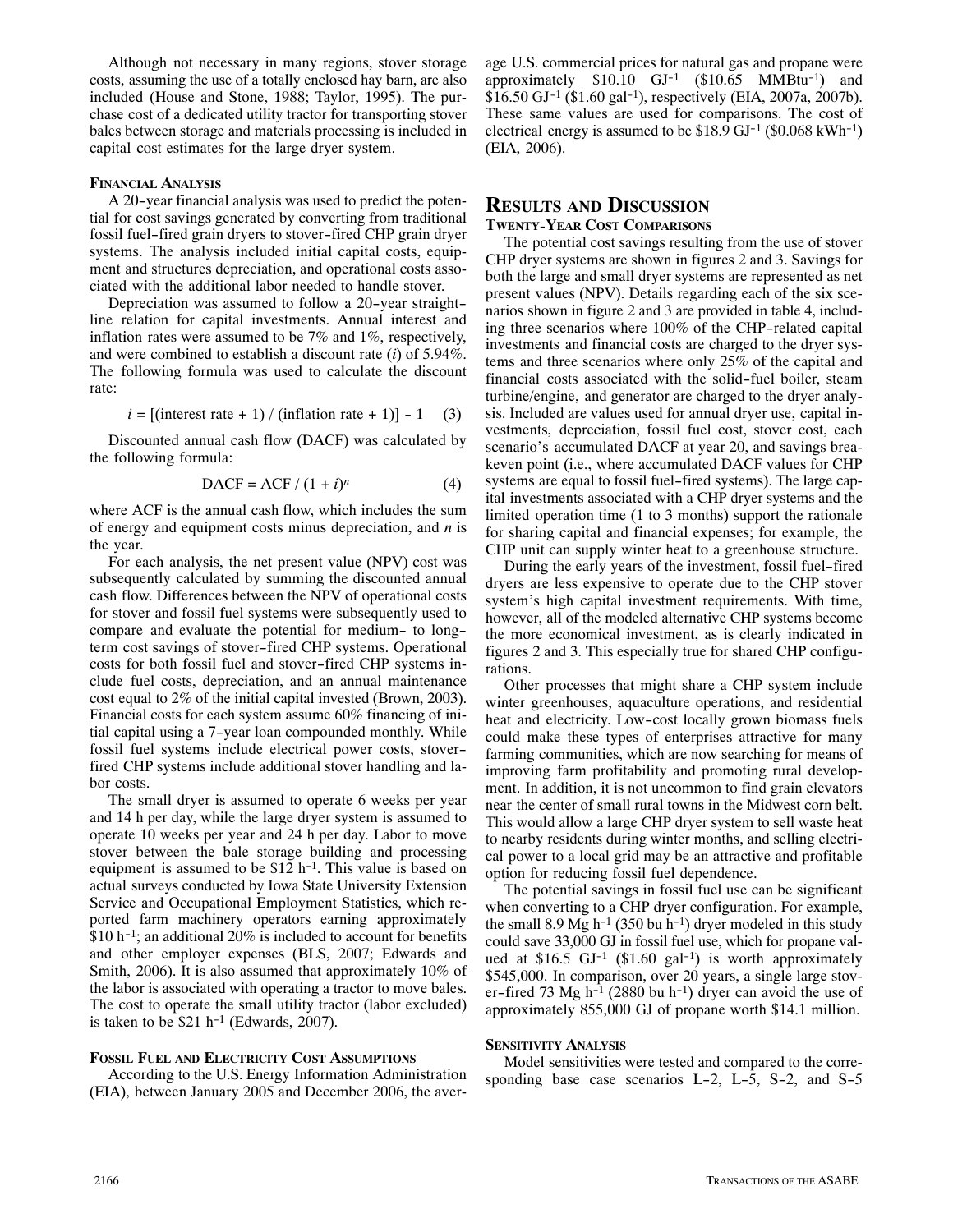

**Figure 2. Large dryer (73 Mg h-1): net present value cost of stover-fired combined heat and power dryer "minus" net present value cost of the natural gas-fired dryer.**



**Figure 3. Small dryer (8.9 Mg h-1): net present value cost of stover-fired combined heat and power dryer "minus" net present value cost of propanefired dryer.**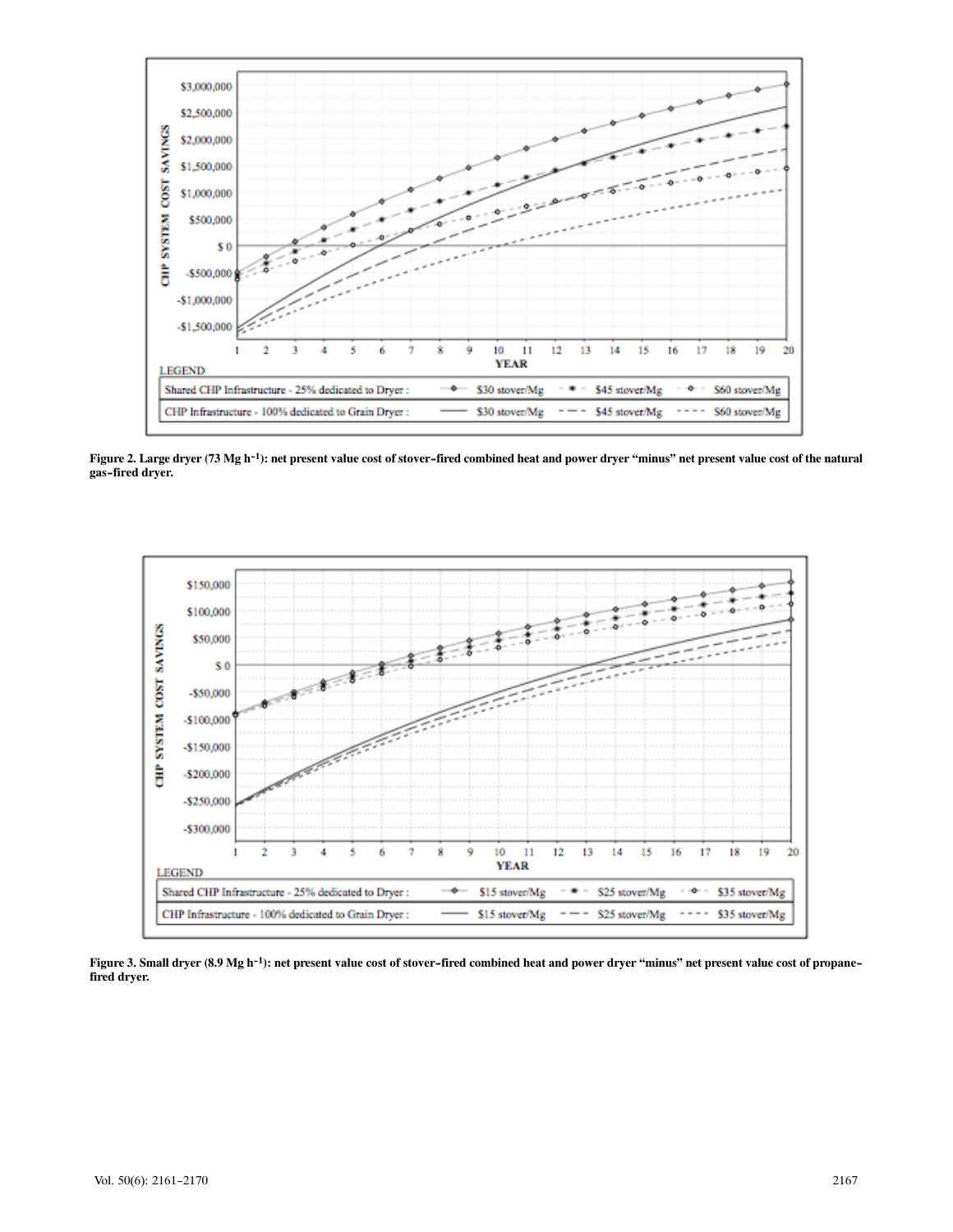|                        | Annual              | Fossil Fuel-Fired Dryer <sup>[a]</sup> |                           |                                                  |                                | Stover-Fired CHP Dryer <sup>[b]</sup> |                                |                             |                                                | <b>CHP</b> Savings                   |  |
|------------------------|---------------------|----------------------------------------|---------------------------|--------------------------------------------------|--------------------------------|---------------------------------------|--------------------------------|-----------------------------|------------------------------------------------|--------------------------------------|--|
| Scenario               | Dryer<br>Use<br>(h) | Fuel<br>Cost<br>$(S \text{ GJ}^{-1})$  | Dryer<br>Capital<br>$($)$ | Annual<br>Deprec.<br>$\left( \mathcal{S}\right)$ | Stover<br>Cost<br>$($Mg^{-1})$ | <b>CHP</b><br>Capital<br>$(\$)$       | <b>CHP</b><br>Equipment<br>Use | Annual<br>Deprec.<br>$($ \$ | 20-Year<br>Accumulated<br>Savings $(\S)^{[c]}$ | <b>Breakeven</b><br>Point<br>(years) |  |
| Large dryer $(fig. 2)$ |                     |                                        |                           |                                                  |                                |                                       |                                |                             |                                                |                                      |  |
| $L-1$                  | 1680                | 10.10                                  | 175,000                   | $-8,750$                                         | 30                             | 2,200,350                             | Dedicated                      | $-110,018$                  | 2,593,296                                      | 5.9                                  |  |
| $L-2$                  | 1680                | 10.10                                  | 175,000                   | $-8,750$                                         | 45                             | 2,200,350                             | Dedicated                      | $-110,018$                  | 1,804,482                                      | 7.5                                  |  |
| $L-3$                  | 1680                | 10.10                                  | 175,000                   | $-8,750$                                         | 60                             | 2,200,350                             | Dedicated                      | $-110,018$                  | 1,015,668                                      | 10.3                                 |  |
| $L-4$                  | 1680                | 10.10                                  | 175,000                   | $-8,750$                                         | 30                             | 1,037,850                             | Shared                         | $-51,893$                   | 3,020,693                                      | 2.7                                  |  |
| $L-5$                  | 1680                | 10.10                                  | 175,000                   | $-8,750$                                         | 45                             | 1,037,850                             | Shared                         | $-51,893$                   | 2,231,879                                      | 3.5                                  |  |
| $L-6$                  | 1680                | 10.10                                  | 175,000                   | $-8,750$                                         | 60                             | 1,037,850                             | Shared                         | $-51,893$                   | 1,443,065                                      | 4.9                                  |  |
| Small dryer (fig. 3)   |                     |                                        |                           |                                                  |                                |                                       |                                |                             |                                                |                                      |  |
| $S-1$                  | 588                 | 16.50                                  | 39,000                    | $-1,750$                                         | 15                             | 374,570                               | Dedicated                      | $-17,029$                   | 83,616                                         | 13.1                                 |  |
| $S-2$                  | 588                 | 16.50                                  | 39,000                    | $-1,750$                                         | 25                             | 374,570                               | Dedicated                      | $-17,029$                   | 63,523                                         | 14.3                                 |  |
| $S-3$                  | 588                 | 16.50                                  | 39,000                    | $-1,750$                                         | 35                             | 374,570                               | Dedicated                      | $-17,029$                   | 43,430                                         | 15.7                                 |  |
| $S-4$                  | 588                 | 16.50                                  | 39,000                    | $-1,750$                                         | 15                             | 187,033                               | Shared                         | $-7,652$                    | 152,565                                        | 5.9                                  |  |
| $S-5$                  | 588                 | 16.50                                  | 39,000                    | $-1,750$                                         | 25                             | 187,033                               | Shared                         | $-7,652$                    | 132,472                                        | 6.5                                  |  |
| $S-6$                  | 588                 | 16.50                                  | 39,000                    | $-1,750$                                         | 35                             | 187,033                               | Shared                         | $-7,652$                    | 112,379                                        | 7.2                                  |  |

[a] Electrical power:  $$0.068 \text{ kWh}$ <sup>1</sup>.<br>[b] Labor to handle stover:  $$12 \text{ h}$ <sup>1</sup>.<br>[c] 7% interest rate.

## **Table 5. Sensitivity analysis: 20-year CHP savings for dedicated and shared CHP infrastructure.**

|                                          |                      | Base      |           |                       | Accumulated |              | % Difference |         | Breakeven |        |
|------------------------------------------|----------------------|-----------|-----------|-----------------------|-------------|--------------|--------------|---------|-----------|--------|
|                                          |                      |           |           | <b>Adjusted Value</b> |             | Savings (\$) |              |         | (years)   |        |
| Variable                                 | Unit                 | Value     | $-10\%$   | $+10%$                | $-10%$      | $+10%$       | $-10%$       | $+10%$  | $-10%$    | $+10%$ |
| <b>Large Dryer</b>                       |                      |           |           |                       |             |              |              |         |           |        |
| Dedicated CHP - Base case (scenario L-2) |                      |           |           |                       |             |              |              |         |           |        |
| Annual dryer use                         | h                    | 1,680     | 1,512     | 1,848                 | 1,549,571   | 2,059,393    | $-14.1$      | 14.1    | 8.2       | 6.9    |
| CHP capital <sup>[a]</sup>               | \$                   | 1,689,350 | 1,520,415 | 1,858,285             | 1,878,945   | 1,730,020    | 4.1          | $-4.1$  | 6.9       | 8.2    |
| Hourly wages                             | $$h^{-1}$$           | 12.0      | 10.8      | 13.2                  | 1,827,718   | 1,781,247    | 1.3          | $-1.3$  | 7.5       | 7.6    |
| Interest rate                            | $\%$                 | 7.0       | 6.3       | 7.7                   | 2,010,931   | 1,616,039    | 11.4         | $-10.4$ | 7.4       | 7.7    |
| Fossil fuel costs                        | $S$ GJ <sup>-1</sup> | 10.10     | 9.09      | 11.11                 | 1,306,692   | 2,302,272    | $-27.6$      | 27.6    | 9.0       | 6.5    |
| Shared CHP - Base case (scenario L-5)    |                      |           |           |                       |             |              |              |         |           |        |
| Annual dryer use                         | h                    | 1,680     | 1,512     | 1,848                 | 1,976,968   | 2,486,790    | $-11.4$      | 11.4    | 3.9       | 3.2    |
| CHP capital <sup>[a]</sup>               | \$                   | 422,338   | 380,104   | 464,571               | 2,263,602   | 2,200,156    | 1.4          | $-1.4$  | 3.2       | 3.8    |
| Hourly wages                             | $$h^{-1}$$           | 12        | 10.8      | 13.2                  | 2,255,114   | 2,208,644    | 1.0          | $-1.0$  | 3.5       | 3.5    |
| Interest rate                            | $\%$                 | 7         | 6.3       | 7.7                   | 2,406,069   | 2,072,514    | 7.8          | $-7.1$  | 3.5       | 3.5    |
| Fossil fuel costs                        | $$$ GJ <sup>-1</sup> | 10.10     | 9.09      | 11.11                 | 1,734,089   | 2,729,669    | $-22.3$      | 22.3    | 4.3       | 3.0    |
| <b>Small Dryer</b>                       |                      |           |           |                       |             |              |              |         |           |        |
| Dedicated CHP - Base case (scenario S-2) |                      |           |           |                       |             |              |              |         |           |        |
| Annual dryer use                         | h                    | 588       | 529       | 647                   | 45,936      | 81,110       | $-27.7$      | 27.7    | 15.5      | 13.3   |
| CHP capital <sup>[a]</sup>               | \$                   | 293,570   | 264,213   | 322,927               | 74,757      | 52,289       | 17.7         | $-17.7$ | 13.1      | 15.4   |
| Hourly wages                             | $$h^{-1}$$           | 12.0      | 10.8      | 13.2                  | 71,655      | 55,391       | 12.8         | $-12.8$ | 13.8      | 14.8   |
| Interest rate                            | $\%$                 | 7.0       | 6.3       | 7.7                   | 82,368      | 46,374       | 29.7         | $-27.0$ | 13.5      | 15.2   |
| Fossil fuel costs                        | $S$ GJ <sup>-1</sup> | 16.50     | 14.85     | 18.15                 | 32,113      | 94,933       | $-49.4$      | 49.4    | 16.6      | 12.6   |
| Shared CHP - Base case (scenario S-5)    |                      |           |           |                       |             |              |              |         |           |        |
| Annual dryer use                         | h                    | 588       | 529       | 647                   | 114,885     | 150,058      | $-13.3$      | 13.3    | 7.1       | 6.0    |
| CHP capital <sup>[a]</sup>               | \$                   | 73,393    | 66,053    | 80,732                | 136,811     | 128,132      | 3.3          | $-3.3$  | 5.9       | 7.1    |
| Hourly wages                             | $$h^{-1}$$           | 12.0      | 10.8      | 13.2                  | 140,604     | 124,339      | 6.1          | $-6.1$  | 6.3       | 6.8    |
| Interest rate                            | $\%$                 | 7.0       | 6.3       | 7.7                   | 146,113     | 120,014      | 10.3         | $-9.4$  | 6.4       | 6.6    |
| Fossil fuel costs                        | $$$ GJ <sup>-1</sup> | 16.50     | 14.85     | 18.15                 | 101,062     | 163,881      | $-23.7$      | 23.7    | 7.7       | 5.6    |

[a] Includes CHP steam turbine/engine, generator, solid-fuel boiler, and condenser.

(table4) by varying annual dryer use, CHP capital invest‐ ments, labor wages, interest rates, and fossil fuel costs by  $\pm 10\%$ . For each of the tested variables, table 5 shows the 20-year saving, corresponding percent difference from base case conditions, and breakeven point. The models show the greatest sensitivity to changes in fossil fuel costs, followed by annual dryer use.

# **CONCLUSIONS**

This study illustrates that corn stover can provide an economically viable fuel for grain drying systems for both small and large CHP systems. Sensitivity analysis indicates that the economics of CHP-driven grain dryers resist significant variation in capital, fuel, and labor costs; interest rates; and annu‐ al use of CHP equipment. However, some significant challenges must be met before CHP dryers can be considered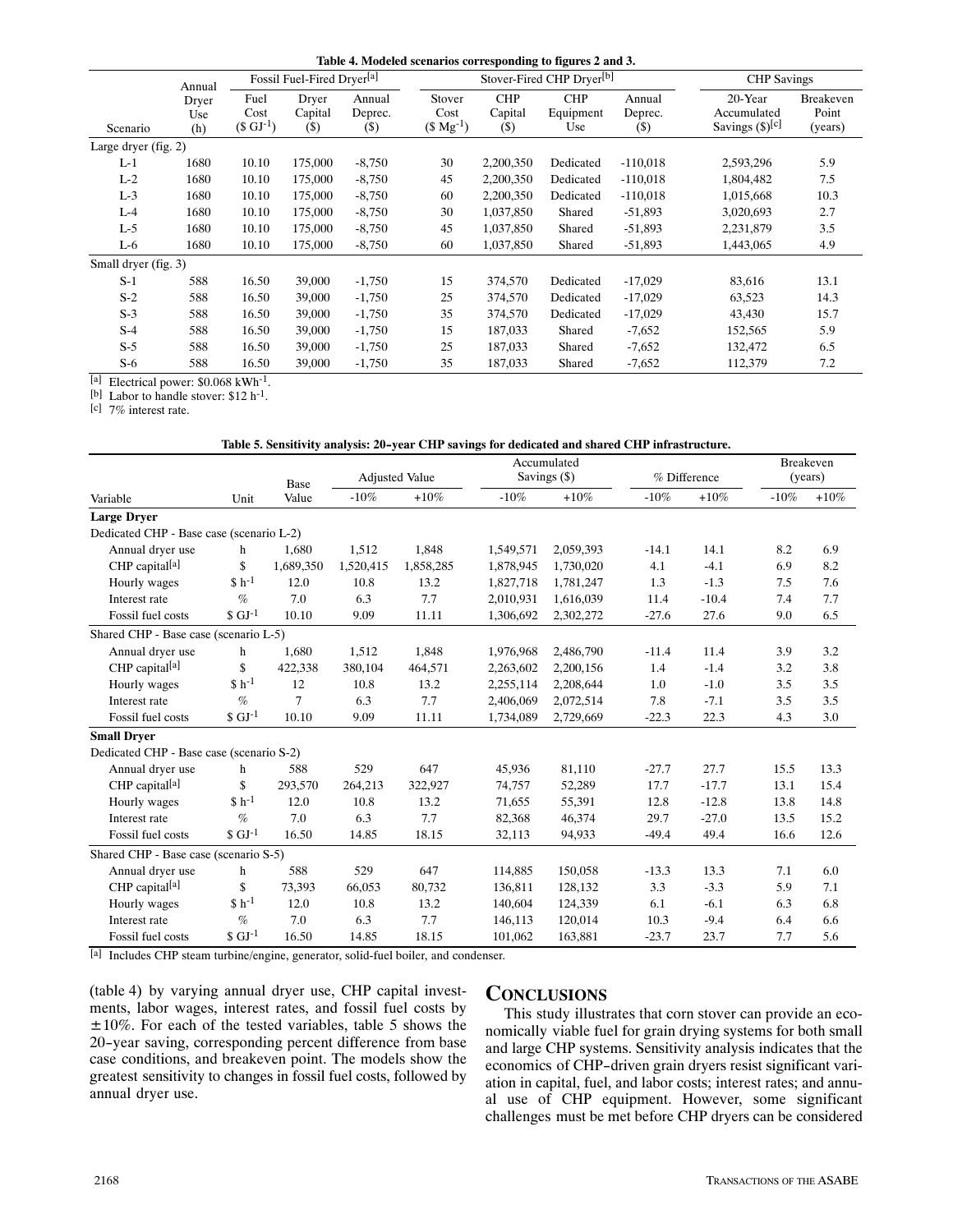practical for commercial applications. Prominent constraints include the high cost of relatively small turbine and generator systems, and the unavailability of large steam engines (orsmall turbines) and commercial dryers fitted with steam condensers. The capital investments required for boiler systems capable of handling agricultural residues are also signif‐ icant (nearly ten times the cost of package fossil fuel boilers). High boiler and CHP equipment costs, however, can be mitigated by sharing the CHP infrastructure with other heat-re‐ quiring processes and, with time, can benefit from competition and wider applications of biomass-based CHP systems. This cost reduction is especially important for small to medium-sized farming operations, where the high initial capital investments and longer payback, combined with addi‐ tional labor and maintenance requirements, will limit the practical application of farm-scale CHP systems.

Farm-based and local micro-, small-, and medium-scale CHP facilities offer considerable potential. With the right fo‐ cus, these CHP systems will be able to take advantage of the large supplies of local, carbon dioxide neutral, agricultural and forestry residues, and dedicated energy crops, which will ultimately provide greater national security, and an environ‐ mentally friendly and more sustainable energy base.

#### **ACKNOWLEDGEMENTS**

The assistance and advice from Mr. Steve Shultz at Delux Manufacturing Company, regarding continuous-flow grain dryers, and from Mr. Gene Zebley at Hurst Boiler and Weld‐ ing Company, regarding the use of solid fuel boilers, is great‐ ly appreciated.

## **REFERENCES**

- Bern, C. J. 1998. Preserving the Iowa corn crop: Energy use and CO2 release. *Applied Eng. in Agric.* 14(3): 293-299.
- BLS. 2007. Occupational employment statistics: Agricultural equipment operators. Washington, D.C.: U.S. Department of Labor, Bureau of Labor Statistics. Available at: www.bls.gov/ oes/current/oes452091.htm#(3). Accessed October 2007.
- Brown, M. 2005. Prices for 3 hp and 20 hp two-cylinder, single-stage steam engines. Available at: www.mikebrownsolutions.com. Accessed November 2005.
- Brown, R. C. 2003. *Biorenewable Resources: Engineering New Products from Agriculture.* Ames, Iowa: Iowa State University Press.
- Bryers, R. W. 1996. Fireside slagging, fouling, and high-temperature corrosion of heat-transfer surface due to impurities in steam-raising fuels. *Prog. Energy Combustion Sci.* 22: 29-120.
- Delux. 2005. Delux continuous-flow grain dryers. Kearney, Neb.: Delux Manufacturing Co. Available at: www.deluxmfg.com. Accessed December 2005.
- Edwards, W. 2007. Personal communication and unpublished 2007 machinery cost spreadsheet. Ames, Iowa: Iowa State University Extension Service.
- Edwards, W., and D. Smith. 2006. 2006 Iowa farm custom rate survey. Publication FM 1698. Ames, Iowa: Iowa State University Extension Service.
- EIA. 2006. 2004 Iowa commercial electric price. Washington, D.C.: U.S. Government Energy Information Administration. Available at: www.eia.doe.gov/cneaf/electricity/epa/epa\_sprdshts.html. Accessed February 2006.
- EIA. 2007a. Commercial natural gas prices. Washington, D.C.: U.S. Government Energy Information Administration. Available at:

tonto.eia.doe.gov/dnav/ng/ng\_pri\_sum\_a\_EPG0\_PCS\_DMcf m.htm. Accessed October 2007.

- EIA. 2007b. Commercial propane prices for PAD district II. Washington, D.C.: U.S. Government Energy Information Administration. Available at: tonto.eia.doe.gov/dnav/pet/hist /d900200002m.htm. Accessed October 2007.
- Glassner, D., J. Hettenhaus, and T. Schechinger. 1999. Corn stover potential: Recasting the corn sweetener industry. In *Perspectives on New Crops and New Uses*, 74-82. J. Janick, ed. Alexandria, Va.: ASHS Press.
- Grainger. 2005. Prices for 15 kW and 40 kW PTO generators. Lake Forest, Ill.: W. W. Grainger, Inc. Available at: www.grainger.com. Accessed November 2005.
- Hasche, A., T. L. Richard, and J. M. Laflen. 2003. Estimating the impact of biomass harvest on soil erosion using the WEPP model. ASAE Paper No. 036078. St. Joseph, Mich.: ASAE.
- House, H. K., and R. P. Stone. 1988. Barn hay drying. Guelph, Ontario: Ontario Ministry of Agriculture, Food, and Rural Affairs. Agdex No. 120/736. Available at: www.omafra.gov.on.ca/english/engineer/facts/88-110.htm. Accessed November 2005.
- Lynd, L. R. 1996. Overview and evaluation of fuel ethanol from cellulosic biomass: Technology, economics, the environment, and policy. *Ann. Rev. Energy Environ.* 21: 403-465.
- Milligan, D. A. 2005. Matches web site: Providing process and cost engineering services to the chemical, energy, manufacturing, and metallurgical industries. Edmond, Okla.: Matches. Available at: www.matche.com. Accessed November 2005.
- Morey, R. V., D. G. Tiffany, and D. L. Hatfield. 2006. Biomass for electricity and process heat at ethanol plants. *Applied Eng. in Agric.* 22(5): 723-728.
- Nick, T. 2005. Personal communication. Dresser-Rand/Coppus division steam turbines. Chicago, Ill.: Somes-Nick and Co.
- Nikolaisen, L., C. Nielsen, M. G. Larsen, V. Nielsen, U. Zielke, J. K. Kristensen, and B. Holm-Christensen. 1998. Straw for energy production: Technology - environment - economy. Søborg, Denmark: The Centre for Biomass Technology and The Danish Energy Agency. Available at: www.videncenter.dk/uk /index.htm. Accessed July 2005.
- Perlack, R. D., and A. F. Turhollow. 2002. Assessment of options for the collection, handling, and transport of corn stover. Publication No. ORNL/TM-2002/44. Oak Ridge, Tenn.: Oak Ridge National Laboratory.
- Perlack, R. D., L. L. Wright, A. F. Turhollow, R. L. Graham, B. J. Stokes and D. C. Erbach. 2005. Biomass as feedstock for a bioenergy and bioproducts industry: The technical feasibility of a billion-ton annual supply. Publication No. DOE/GO-102995-2135, ORNL/TM-2005/66. Oak Ridge, Tenn.: Oak Ridge National Laboratory. Available at: http://feedstockreview.ornl.gov/pdf/billion\_ton\_vision.pdf. Accessed April 2006.
- Quick, G. R. 2000. Handling and densification for commercial processing of biomass feedstock. In *Proc. Colloquium: Corn Stover Harvesting, Handling, and Densification for Commercial Processing of Biomass Feedstock*. Ames, Iowa: Iowa State University.

Shinners, K. J., B. N. Binversie, and S. Philippe. 2003. Whole-plant corn harvesting for biomass: Comparison of single-pass and multiple-pass harvest systems. ASAE Paper No. 036089. St. Joseph, Mich.: ASAE.

- Sokhansanj, S., and A. F. Turhollow. 2002. Baseline cost for corn stover collection. *Applied Eng. in Agric.* 18(5): 525-530.
- Stumpf, J. 1912. *The Una-Flow Steam-Engine.* New York, N.Y.: D. van Nosttrand Co.
- Taylor, R. 1995. Large round bale hay storage. Publication No. MF-1066. Manhattan, Kans.: Kansas State University Agricultural Experiment Station and Cooperative Extension Service.